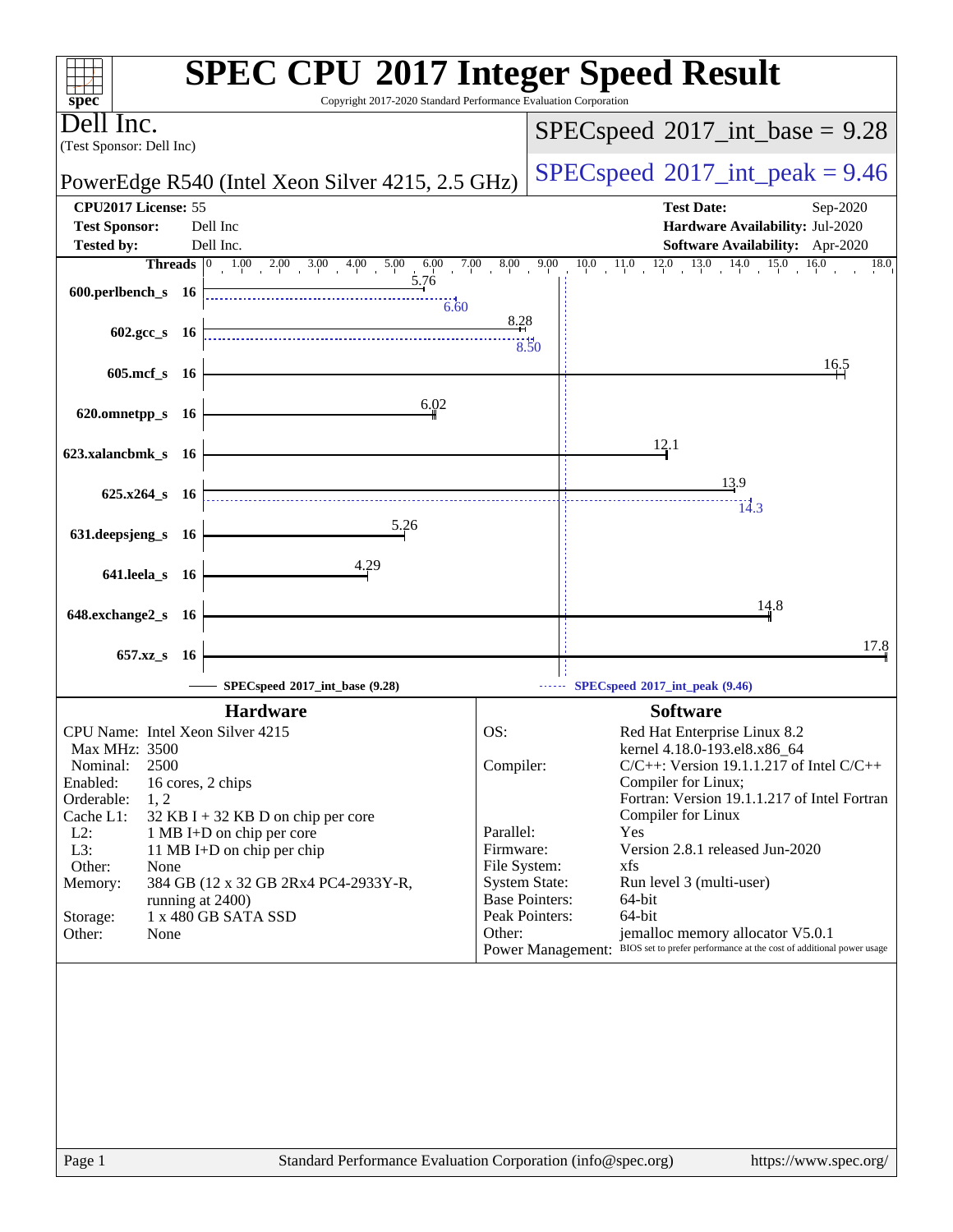Copyright 2017-2020 Standard Performance Evaluation Corporation

Dell Inc.

**[spec](http://www.spec.org/)**

(Test Sponsor: Dell Inc)

#### $SPECspeed^{\circledcirc}2017\_int\_base = 9.28$  $SPECspeed^{\circledcirc}2017\_int\_base = 9.28$

PowerEdge R540 (Intel Xeon Silver 4215, 2.5 GHz)  $\left|$  [SPECspeed](http://www.spec.org/auto/cpu2017/Docs/result-fields.html#SPECspeed2017intpeak)<sup>®</sup>[2017\\_int\\_peak = 9](http://www.spec.org/auto/cpu2017/Docs/result-fields.html#SPECspeed2017intpeak).46

**[Tested by:](http://www.spec.org/auto/cpu2017/Docs/result-fields.html#Testedby)** Dell Inc. **[Software Availability:](http://www.spec.org/auto/cpu2017/Docs/result-fields.html#SoftwareAvailability)** Apr-2020

**[CPU2017 License:](http://www.spec.org/auto/cpu2017/Docs/result-fields.html#CPU2017License)** 55 **[Test Date:](http://www.spec.org/auto/cpu2017/Docs/result-fields.html#TestDate)** Sep-2020 **[Test Sponsor:](http://www.spec.org/auto/cpu2017/Docs/result-fields.html#TestSponsor)** Dell Inc **[Hardware Availability:](http://www.spec.org/auto/cpu2017/Docs/result-fields.html#HardwareAvailability)** Jul-2020

**[Results Table](http://www.spec.org/auto/cpu2017/Docs/result-fields.html#ResultsTable)**

|                                      | <b>Base</b>    |                |       |                |       | <b>Peak</b>    |       |                |                |              |                |              |                |              |
|--------------------------------------|----------------|----------------|-------|----------------|-------|----------------|-------|----------------|----------------|--------------|----------------|--------------|----------------|--------------|
| <b>Benchmark</b>                     | <b>Threads</b> | <b>Seconds</b> | Ratio | <b>Seconds</b> | Ratio | <b>Seconds</b> | Ratio | <b>Threads</b> | <b>Seconds</b> | <b>Ratio</b> | <b>Seconds</b> | <b>Ratio</b> | <b>Seconds</b> | <b>Ratio</b> |
| $600.$ perlbench $\mathsf{S}$        | 16             | 309            | 5.75  | 308            | 5.77  | 308            | 5.76  | 16             | 269            | 6.59         | 269            | 6.60         | 269            | 6.60         |
| $602 \text{.} \text{gcc}\text{_<}$ s | 16             | 481            | 8.28  | 474            | 8.40  | 483            | 8.25  | 16             | 469            | 8.49         | 462            | 8.62         | 469            | 8.50         |
| $605 \text{.mcf}$ s                  | 16             | 286            | 16.5  | 282            | 16.7  | 286            | 16.5  | 16             | 286            | 16.5         | 282            | 16.7         | 286            | 16.5         |
| 620.omnetpp_s                        | 16             | 272            | 5.99  | 269            | 6.06  | 271            | 6.02  | 16             | 272            | 5.99         | 269            | 6.06         | 271            | 6.02         |
| 623.xalancbmk s                      | 16             | 117            | 12.1  | 117            | 12.1  | 117            | 12.1  | 16             | 117            | 12.1         | <b>117</b>     | 12.1         | 117            | 12.1         |
| 625.x264 s                           | 16             | 127            | 13.9  | 127            | 13.9  | 127            | 13.8  | 16             | 123            | 14.3         | 123            | 14.3         | 123            | 14.3         |
| 631.deepsjeng_s                      | 16             | 272            | 5.26  | 272            | 5.26  | 272            | 5.26  | 16             | 272            | 5.26         | 272            | 5.26         | 272            | 5.26         |
| 641.leela s                          | 16             | 398            | 4.28  | 397            | 4.29  | 397            | 4.29  | 16             | 398            | 4.28         | 397            | 4.29         | 397            | 4.29         |
| 648.exchange2_s                      | 16             | 199            | 14.8  | 199            | 14.8  | 199            | 14.8  | 16             | 199            | 14.8         | 199            | 14.8         | 199            | 14.8         |
| $657.xz$ s                           | 16             | 347            | 17.8  | 347            | 17.8  | 347            | 17.8  | 16             | 347            | 17.8         | 347            | 17.8         | 347            | 17.8         |
| $SPECspeed*2017$ int base =<br>9.28  |                |                |       |                |       |                |       |                |                |              |                |              |                |              |

**[SPECspeed](http://www.spec.org/auto/cpu2017/Docs/result-fields.html#SPECspeed2017intpeak)[2017\\_int\\_peak =](http://www.spec.org/auto/cpu2017/Docs/result-fields.html#SPECspeed2017intpeak) 9.46**

Results appear in the [order in which they were run.](http://www.spec.org/auto/cpu2017/Docs/result-fields.html#RunOrder) Bold underlined text [indicates a median measurement](http://www.spec.org/auto/cpu2017/Docs/result-fields.html#Median).

#### **[Compiler Notes](http://www.spec.org/auto/cpu2017/Docs/result-fields.html#CompilerNotes)**

The inconsistent Compiler version information under Compiler Version section is due to a discrepancy in Intel Compiler. The correct version of C/C++ compiler is: Version 19.1.1.217 Build 20200306 Compiler for Linux The correct version of Fortran compiler is: Version 19.1.1.217 Build 20200306 Compiler for Linux

#### **[Submit Notes](http://www.spec.org/auto/cpu2017/Docs/result-fields.html#SubmitNotes)**

 The numactl mechanism was used to bind copies to processors. The config file option 'submit' was used to generate numactl commands to bind each copy to a specific processor. For details, please see the config file.

#### **[Operating System Notes](http://www.spec.org/auto/cpu2017/Docs/result-fields.html#OperatingSystemNotes)**

Stack size set to unlimited using "ulimit -s unlimited"

### **[Environment Variables Notes](http://www.spec.org/auto/cpu2017/Docs/result-fields.html#EnvironmentVariablesNotes)**

```
Environment variables set by runcpu before the start of the run:
KMP_AFFINITY = "granularity=fine,scatter"
LD_LIBRARY_PATH =
      "/home/cpu2017-ic19.1u1/lib/intel64:/home/cpu2017-ic19.1u1/je5.0.1-64"
MALLOC_CONF = "retain:true"
OMP_STACKSIZE = "192M"
```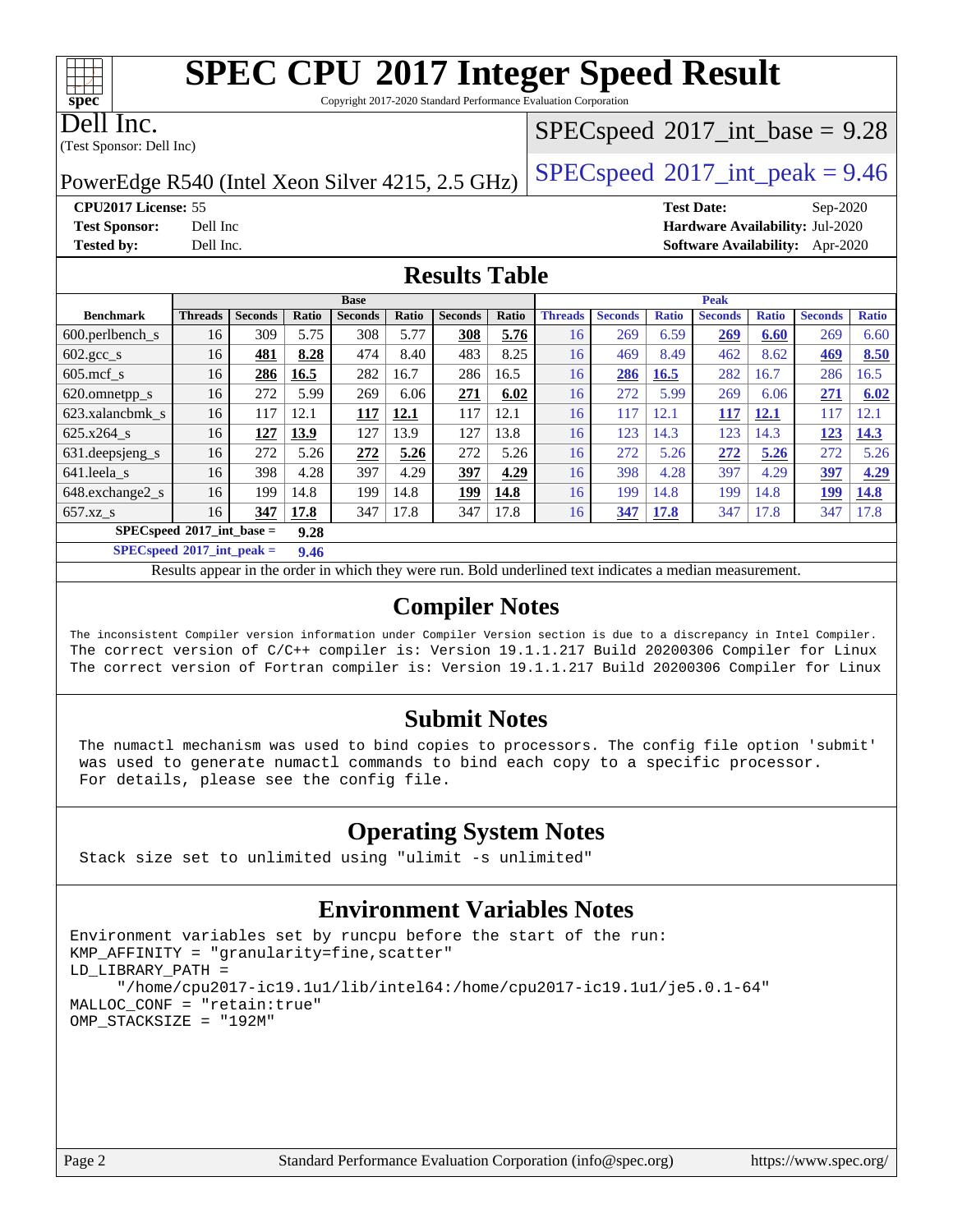Copyright 2017-2020 Standard Performance Evaluation Corporation

(Test Sponsor: Dell Inc) Dell Inc.

**[spec](http://www.spec.org/)**

 $+\hskip -1.5pt +\hskip -1.5pt +$ 

 $SPECspeed^{\circledcirc}2017\_int\_base = 9.28$  $SPECspeed^{\circledcirc}2017\_int\_base = 9.28$ 

PowerEdge R540 (Intel Xeon Silver 4215, 2.5 GHz)  $\left|$  [SPECspeed](http://www.spec.org/auto/cpu2017/Docs/result-fields.html#SPECspeed2017intpeak)<sup>®</sup>[2017\\_int\\_peak = 9](http://www.spec.org/auto/cpu2017/Docs/result-fields.html#SPECspeed2017intpeak).46

**[CPU2017 License:](http://www.spec.org/auto/cpu2017/Docs/result-fields.html#CPU2017License)** 55 **[Test Date:](http://www.spec.org/auto/cpu2017/Docs/result-fields.html#TestDate)** Sep-2020 **[Test Sponsor:](http://www.spec.org/auto/cpu2017/Docs/result-fields.html#TestSponsor)** Dell Inc **[Hardware Availability:](http://www.spec.org/auto/cpu2017/Docs/result-fields.html#HardwareAvailability)** Jul-2020 **[Tested by:](http://www.spec.org/auto/cpu2017/Docs/result-fields.html#Testedby)** Dell Inc. **[Software Availability:](http://www.spec.org/auto/cpu2017/Docs/result-fields.html#SoftwareAvailability)** Apr-2020

#### **[General Notes](http://www.spec.org/auto/cpu2017/Docs/result-fields.html#GeneralNotes)**

 Binaries compiled on a system with 1x Intel Core i9-7980XE CPU + 64GB RAM memory using Redhat Enterprise Linux 8.0 NA: The test sponsor attests, as of date of publication, that CVE-2017-5754 (Meltdown) is mitigated in the system as tested and documented. Yes: The test sponsor attests, as of date of publication, that CVE-2017-5753 (Spectre variant 1) is mitigated in the system as tested and documented. Yes: The test sponsor attests, as of date of publication, that CVE-2017-5715 (Spectre variant 2) is mitigated in the system as tested and documented. jemalloc, a general purpose malloc implementation built with the RedHat Enterprise 7.5, and the system compiler gcc 4.8.5 sources available from jemalloc.net or<https://github.com/jemalloc/jemalloc/releases> **[Platform Notes](http://www.spec.org/auto/cpu2017/Docs/result-fields.html#PlatformNotes)** BIOS settings: Virtualization Technology disabled System Profile set to Custom CPU Performance set to Maximum Performance C States set to Autonomous C1E disabled Uncore Frequency set to Dynamic Energy Efficiency Policy set to Performance Memory Patrol Scrub set to standard Logical Processor disabled CPU Interconnect Bus Link Power Management disabled PCI ASPM L1 Link Power Management disabled UPI Prefetch enabled LLC Prefetch disabled Dead Line LLC Alloc enabled Directory AtoS disabled Sysinfo program /home/cpu2017-ic19.1u1/bin/sysinfo Rev: r6365 of 2019-08-21 295195f888a3d7edb1e6e46a485a0011 running on RHEL-8-2-SUT Mon Sep 21 04:23:17 2020 SUT (System Under Test) info as seen by some common utilities. For more information on this section, see <https://www.spec.org/cpu2017/Docs/config.html#sysinfo> From /proc/cpuinfo model name : Intel(R) Xeon(R) Silver 4215 CPU @ 2.50GHz 2 "physical id"s (chips) 16 "processors" cores, siblings (Caution: counting these is hw and system dependent. The following excerpts from /proc/cpuinfo might not be reliable. Use with caution.) cpu cores : 8 **(Continued on next page)**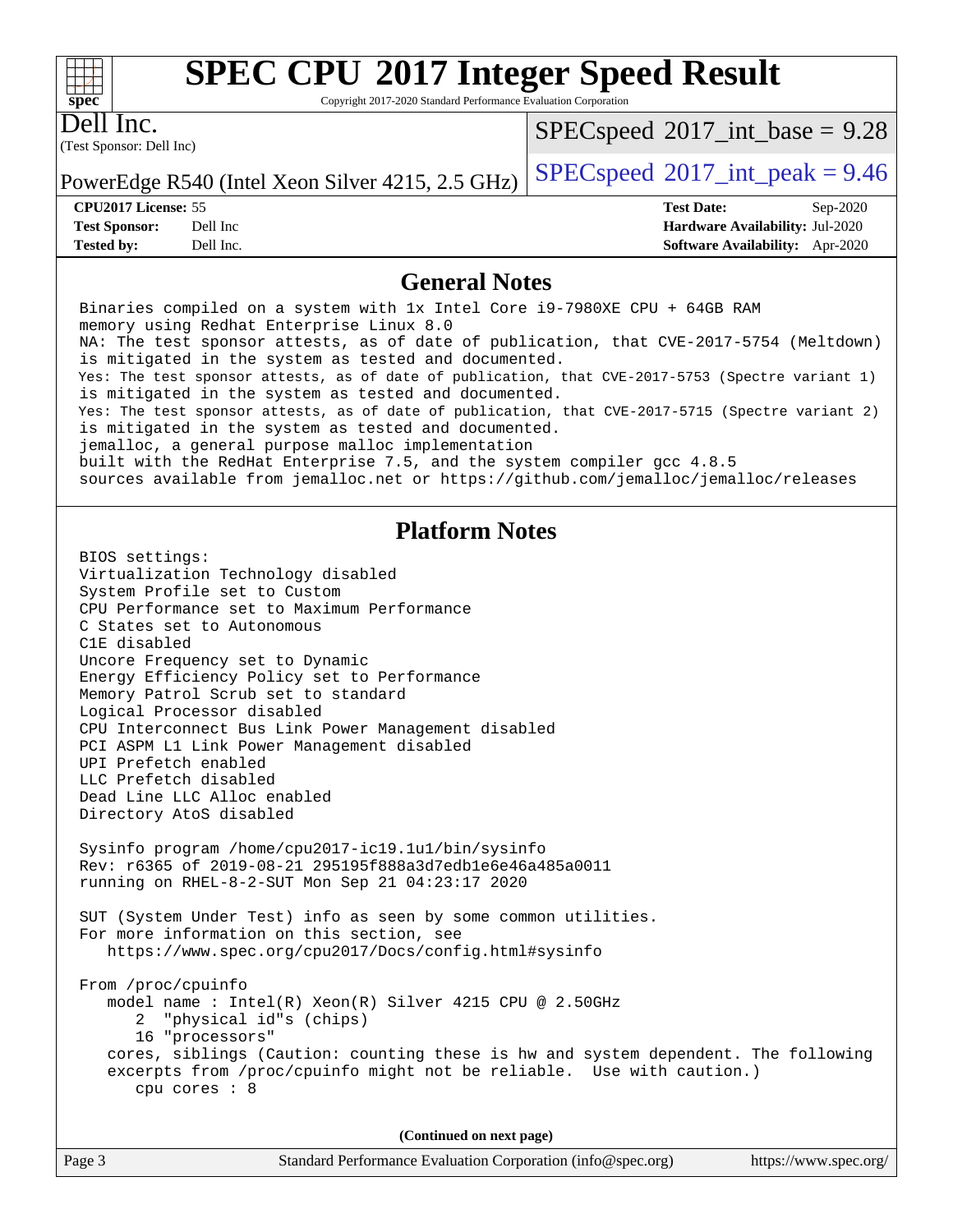#### Page 4 Standard Performance Evaluation Corporation [\(info@spec.org\)](mailto:info@spec.org) <https://www.spec.org/> (Test Sponsor: Dell Inc) Dell Inc. PowerEdge R540 (Intel Xeon Silver 4215, 2.5 GHz)  $\left|$  [SPECspeed](http://www.spec.org/auto/cpu2017/Docs/result-fields.html#SPECspeed2017intpeak)<sup>®</sup>[2017\\_int\\_peak = 9](http://www.spec.org/auto/cpu2017/Docs/result-fields.html#SPECspeed2017intpeak).46  $SPECspeed^{\circ}2017\_int\_base = 9.28$  $SPECspeed^{\circ}2017\_int\_base = 9.28$ **[CPU2017 License:](http://www.spec.org/auto/cpu2017/Docs/result-fields.html#CPU2017License)** 55 **[Test Date:](http://www.spec.org/auto/cpu2017/Docs/result-fields.html#TestDate)** Sep-2020 **[Test Sponsor:](http://www.spec.org/auto/cpu2017/Docs/result-fields.html#TestSponsor)** Dell Inc **[Hardware Availability:](http://www.spec.org/auto/cpu2017/Docs/result-fields.html#HardwareAvailability)** Jul-2020 **[Tested by:](http://www.spec.org/auto/cpu2017/Docs/result-fields.html#Testedby)** Dell Inc. **[Software Availability:](http://www.spec.org/auto/cpu2017/Docs/result-fields.html#SoftwareAvailability)** Apr-2020 **[Platform Notes \(Continued\)](http://www.spec.org/auto/cpu2017/Docs/result-fields.html#PlatformNotes)** siblings : 8 physical 0: cores 0 1 2 3 4 5 6 7 physical 1: cores 0 1 2 3 4 5 6 7 From lscpu: Architecture: x86\_64 CPU op-mode(s): 32-bit, 64-bit Byte Order: Little Endian CPU(s): 16 On-line CPU(s) list: 0-15 Thread(s) per core: 1 Core(s) per socket: 8 Socket(s): 2 NUMA node(s): 2 Vendor ID: GenuineIntel CPU family: 6 Model: 85 Model name: Intel(R) Xeon(R) Silver 4215 CPU @ 2.50GHz Stepping: 6 CPU MHz: 2953.850 CPU max MHz: 3500.0000 CPU min MHz: 1000.0000 BogoMIPS: 5000.00 Virtualization: VT-x L1d cache: 32K L1i cache: 32K L2 cache: 1024K L3 cache: 11264K NUMA node0 CPU(s): 0,2,4,6,8,10,12,14 NUMA node1 CPU(s): 1,3,5,7,9,11,13,15 Flags: fpu vme de pse tsc msr pae mce cx8 apic sep mtrr pge mca cmov pat pse36 clflush dts acpi mmx fxsr sse sse2 ss ht tm pbe syscall nx pdpe1gb rdtscp lm constant\_tsc art arch\_perfmon pebs bts rep\_good nopl xtopology nonstop\_tsc cpuid aperfmperf pni pclmulqdq dtes64 monitor ds\_cpl vmx smx est tm2 ssse3 sdbg fma cx16 xtpr pdcm pcid dca sse4\_1 sse4\_2 x2apic movbe popcnt tsc\_deadline\_timer aes xsave avx f16c rdrand lahf\_lm abm 3dnowprefetch cpuid\_fault epb cat\_l3 cdp\_l3 invpcid\_single intel\_ppin ssbd mba ibrs ibpb stibp ibrs\_enhanced tpr\_shadow vnmi flexpriority ept vpid fsgsbase tsc\_adjust bmi1 hle avx2 smep bmi2 erms invpcid rtm cqm mpx rdt\_a avx512f avx512dq rdseed adx smap clflushopt clwb intel\_pt avx512cd avx512bw avx512vl xsaveopt xsavec xgetbv1 xsaves cqm\_llc cqm\_occup\_llc cqm\_mbm\_total cqm\_mbm\_local dtherm ida arat pln pts pku ospke avx512\_vnni md\_clear flush\_l1d arch\_capabilities /proc/cpuinfo cache data cache size : 11264 KB From numactl --hardware WARNING: a numactl 'node' might or might not correspond to a **(Continued on next page)**

## **[SPEC CPU](http://www.spec.org/auto/cpu2017/Docs/result-fields.html#SPECCPU2017IntegerSpeedResult)[2017 Integer Speed Result](http://www.spec.org/auto/cpu2017/Docs/result-fields.html#SPECCPU2017IntegerSpeedResult)**

Copyright 2017-2020 Standard Performance Evaluation Corporation

**[spec](http://www.spec.org/)**

 $+\!\!+\!\!$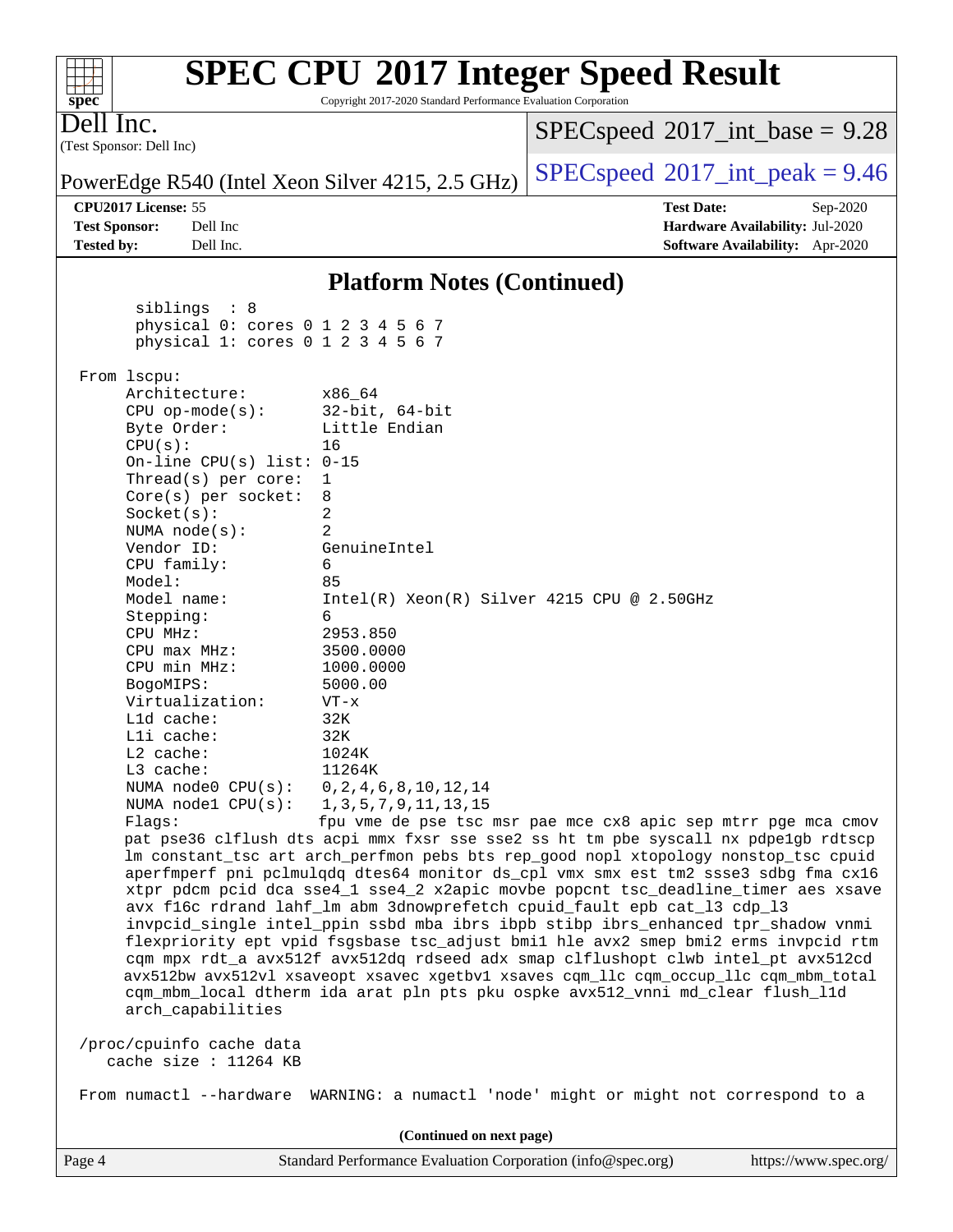Copyright 2017-2020 Standard Performance Evaluation Corporation

Dell Inc.

**[spec](http://www.spec.org/)**

 $+\ +$ 

(Test Sponsor: Dell Inc)

 $SPECspeed^{\circ}2017\_int\_base = 9.28$  $SPECspeed^{\circ}2017\_int\_base = 9.28$ 

PowerEdge R540 (Intel Xeon Silver 4215, 2.5 GHz)  $\left|$  [SPECspeed](http://www.spec.org/auto/cpu2017/Docs/result-fields.html#SPECspeed2017intpeak)<sup>®</sup>[2017\\_int\\_peak = 9](http://www.spec.org/auto/cpu2017/Docs/result-fields.html#SPECspeed2017intpeak).46

**[CPU2017 License:](http://www.spec.org/auto/cpu2017/Docs/result-fields.html#CPU2017License)** 55 **[Test Date:](http://www.spec.org/auto/cpu2017/Docs/result-fields.html#TestDate)** Sep-2020

**[Test Sponsor:](http://www.spec.org/auto/cpu2017/Docs/result-fields.html#TestSponsor)** Dell Inc **[Hardware Availability:](http://www.spec.org/auto/cpu2017/Docs/result-fields.html#HardwareAvailability)** Jul-2020 **[Tested by:](http://www.spec.org/auto/cpu2017/Docs/result-fields.html#Testedby)** Dell Inc. **[Software Availability:](http://www.spec.org/auto/cpu2017/Docs/result-fields.html#SoftwareAvailability)** Apr-2020

#### **[Platform Notes \(Continued\)](http://www.spec.org/auto/cpu2017/Docs/result-fields.html#PlatformNotes)**

 physical chip. available: 2 nodes (0-1) node 0 cpus: 0 2 4 6 8 10 12 14 node 0 size: 192075 MB node 0 free: 191365 MB node 1 cpus: 1 3 5 7 9 11 13 15 node 1 size: 193505 MB node 1 free: 192761 MB node distances: node 0 1 0: 10 21 1: 21 10 From /proc/meminfo MemTotal: 394835732 kB HugePages\_Total: 0 Hugepagesize: 2048 kB From /etc/\*release\* /etc/\*version\* os-release: NAME="Red Hat Enterprise Linux" VERSION="8.2 (Ootpa)" ID="rhel" ID\_LIKE="fedora" VERSION\_ID="8.2" PLATFORM\_ID="platform:el8" PRETTY\_NAME="Red Hat Enterprise Linux 8.2 (Ootpa)" ANSI\_COLOR="0;31" redhat-release: Red Hat Enterprise Linux release 8.2 (Ootpa) system-release: Red Hat Enterprise Linux release 8.2 (Ootpa) system-release-cpe: cpe:/o:redhat:enterprise\_linux:8.2:ga uname -a: Linux RHEL-8-2-SUT 4.18.0-193.el8.x86\_64 #1 SMP Fri Mar 27 14:35:58 UTC 2020 x86\_64 x86\_64 x86\_64 GNU/Linux Kernel self-reported vulnerability status: itlb\_multihit: KVM: Vulnerable CVE-2018-3620 (L1 Terminal Fault): Not affected Microarchitectural Data Sampling: Not affected CVE-2017-5754 (Meltdown): Not affected CVE-2018-3639 (Speculative Store Bypass): Mitigation: Speculative Store Bypass disabled via prctl and seccomp CVE-2017-5753 (Spectre variant 1): Mitigation: usercopy/swapgs barriers and \_\_user pointer sanitization CVE-2017-5715 (Spectre variant 2): Mitigation: Enhanced IBRS, IBPB: conditional, **(Continued on next page)**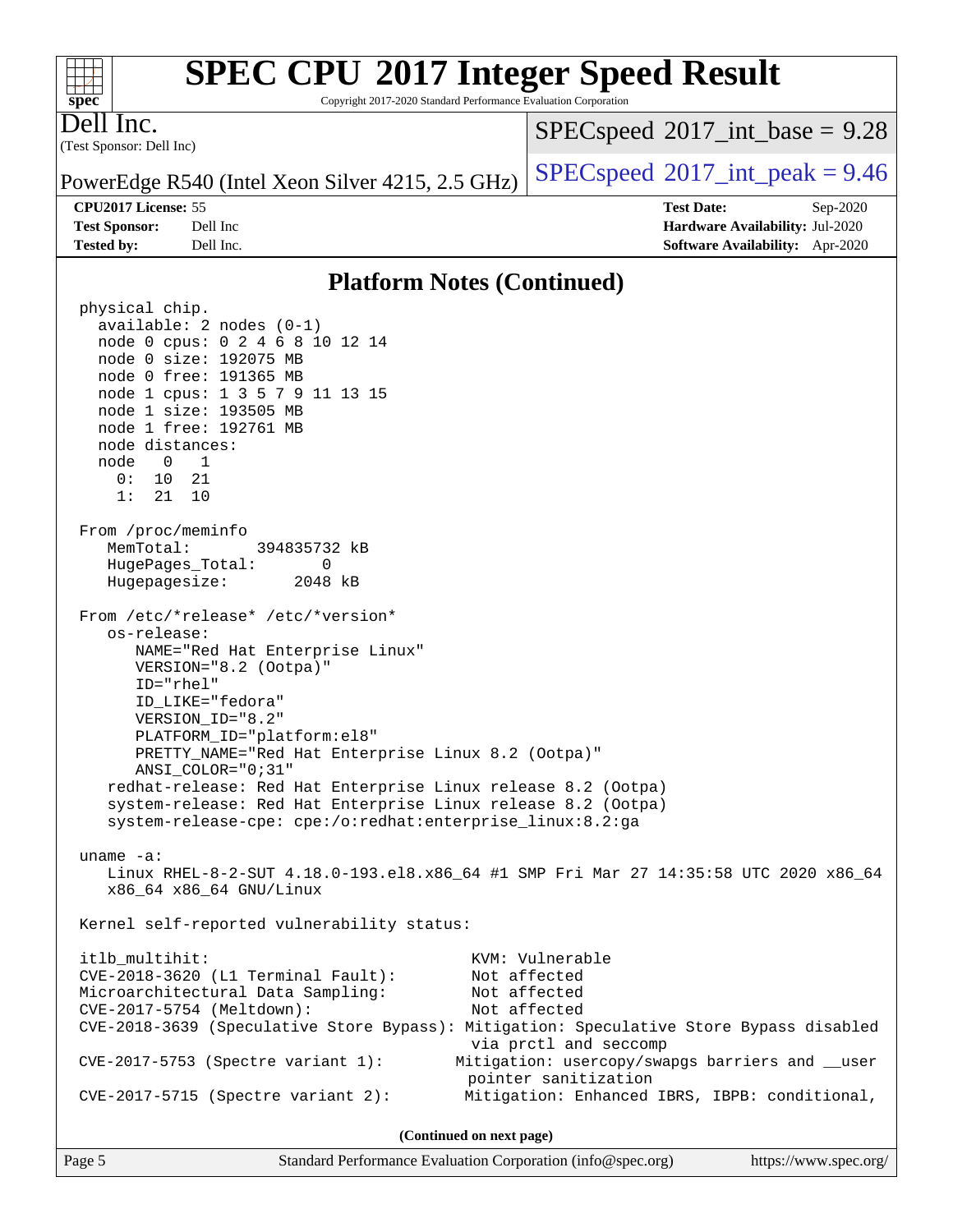Copyright 2017-2020 Standard Performance Evaluation Corporation

(Test Sponsor: Dell Inc) Dell Inc.

**[spec](http://www.spec.org/)**

 $+\!\!+\!\!$ 

 $SPECspeed^{\circledcirc}2017\_int\_base = 9.28$  $SPECspeed^{\circledcirc}2017\_int\_base = 9.28$ 

PowerEdge R540 (Intel Xeon Silver 4215, 2.5 GHz) [SPECspeed](http://www.spec.org/auto/cpu2017/Docs/result-fields.html#SPECspeed2017intpeak)<sup>®</sup>[2017\\_int\\_peak = 9](http://www.spec.org/auto/cpu2017/Docs/result-fields.html#SPECspeed2017intpeak).46

**[CPU2017 License:](http://www.spec.org/auto/cpu2017/Docs/result-fields.html#CPU2017License)** 55 **[Test Date:](http://www.spec.org/auto/cpu2017/Docs/result-fields.html#TestDate)** Sep-2020 **[Test Sponsor:](http://www.spec.org/auto/cpu2017/Docs/result-fields.html#TestSponsor)** Dell Inc **[Hardware Availability:](http://www.spec.org/auto/cpu2017/Docs/result-fields.html#HardwareAvailability)** Jul-2020 **[Tested by:](http://www.spec.org/auto/cpu2017/Docs/result-fields.html#Testedby)** Dell Inc. **[Software Availability:](http://www.spec.org/auto/cpu2017/Docs/result-fields.html#SoftwareAvailability)** Apr-2020

#### **[Platform Notes \(Continued\)](http://www.spec.org/auto/cpu2017/Docs/result-fields.html#PlatformNotes)**

 RSB filling tsx\_async\_abort: Mitigation: Clear CPU buffers; SMT disabled

run-level 3 Sep 21 04:13 last=5

 SPEC is set to: /home/cpu2017-ic19.1u1 Filesystem Type Size Used Avail Use% Mounted on /dev/mapper/rhel-home xfs 392G 7.1G 385G 2% /home

 From /sys/devices/virtual/dmi/id BIOS: Dell Inc. 2.8.1 06/30/2020 Vendor: Dell Inc. Product: PowerEdge R540 Product Family: PowerEdge

 Additional information from dmidecode follows. WARNING: Use caution when you interpret this section. The 'dmidecode' program reads system data which is "intended to allow hardware to be accurately determined", but the intent may not be met, as there are frequent changes to hardware, firmware, and the "DMTF SMBIOS" standard. Memory:

 1x 00AD00B300AD HMA84GR7CJR4N-WM 32 GB 2 rank 2933 6x 00AD063200AD HMA84GR7CJR4N-WM 32 GB 2 rank 2933 5x 00AD069D00AD HMA84GR7CJR4N-WM 32 GB 2 rank 2933 4x Not Specified Not Specified

 (End of data from sysinfo program) Memory running at 2400

#### **[Compiler Version Notes](http://www.spec.org/auto/cpu2017/Docs/result-fields.html#CompilerVersionNotes)**

Page 6 Standard Performance Evaluation Corporation [\(info@spec.org\)](mailto:info@spec.org) <https://www.spec.org/> ============================================================================== C | 600.perlbench\_s(base) 602.gcc\_s(base, peak) 605.mcf\_s(base, peak) | 625.x264\_s(base, peak) 657.xz\_s(base, peak) ------------------------------------------------------------------------------ Intel(R) C Compiler for applications running on Intel(R) 64, Version 2021.1 NextGen Build 20200304 Copyright (C) 1985-2020 Intel Corporation. All rights reserved. ------------------------------------------------------------------------------ ============================================================================== C | 600.perlbench\_s(peak) ------------------------------------------------------------------------------ Intel(R) C Intel(R) 64 Compiler for applications running on Intel(R)  $64$ , Version 19.1.1.217 Build 20200306 Copyright (C) 1985-2020 Intel Corporation. All rights reserved. ------------------------------------------------------------------------------ **(Continued on next page)**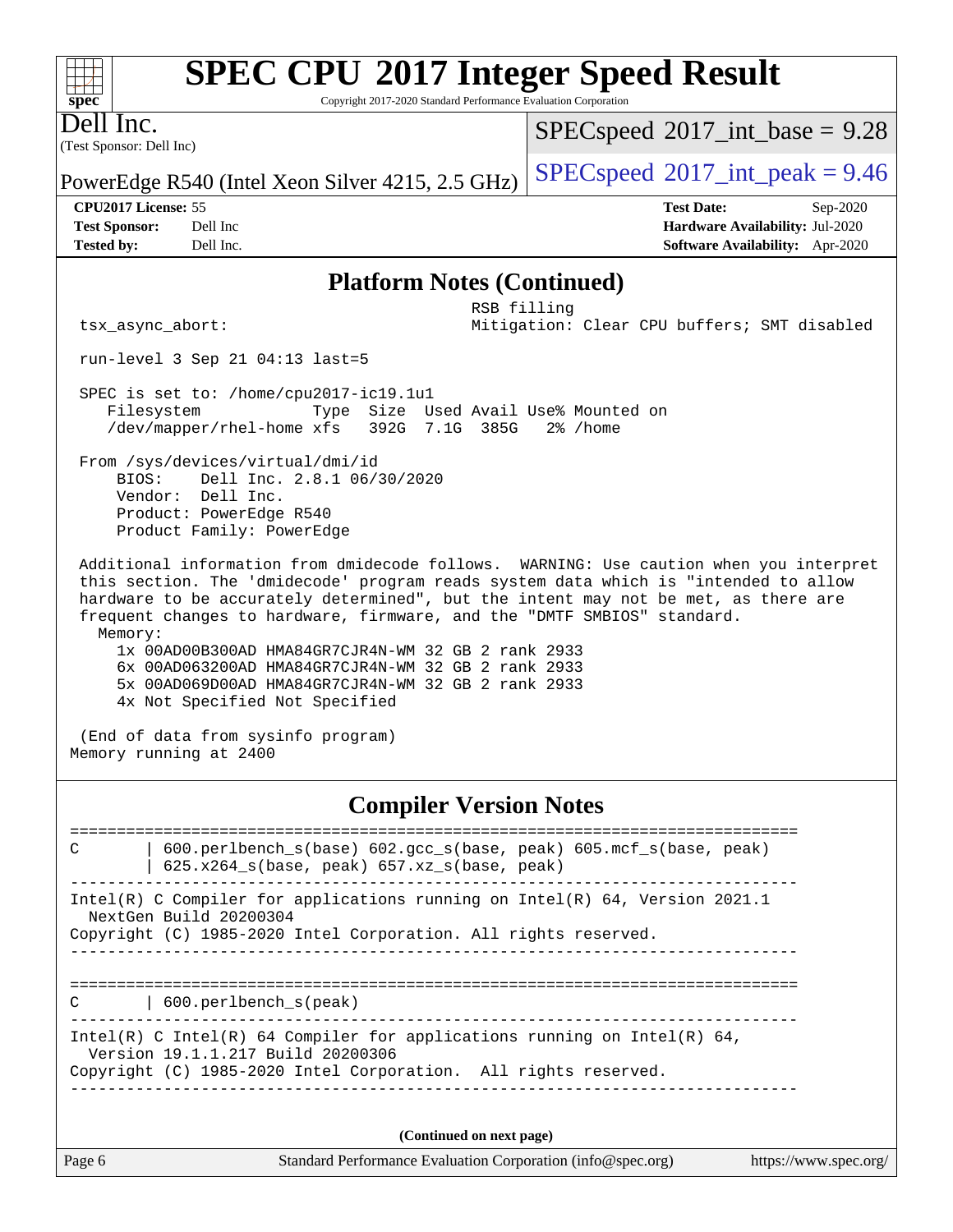| <b>SPEC CPU®2017 Integer Speed Result</b> |  |  |  |
|-------------------------------------------|--|--|--|
|-------------------------------------------|--|--|--|

Copyright 2017-2020 Standard Performance Evaluation Corporation

(Test Sponsor: Dell Inc) Dell Inc.

**[spec](http://www.spec.org/)**

 $+\!\!+\!\!$ 

 $SPECspeed*2017\_int\_base = 9.28$  $SPECspeed*2017\_int\_base = 9.28$ 

PowerEdge R540 (Intel Xeon Silver 4215, 2.5 GHz)  $\left|$  [SPECspeed](http://www.spec.org/auto/cpu2017/Docs/result-fields.html#SPECspeed2017intpeak)<sup>®</sup>[2017\\_int\\_peak = 9](http://www.spec.org/auto/cpu2017/Docs/result-fields.html#SPECspeed2017intpeak).46

**[CPU2017 License:](http://www.spec.org/auto/cpu2017/Docs/result-fields.html#CPU2017License)** 55 **[Test Date:](http://www.spec.org/auto/cpu2017/Docs/result-fields.html#TestDate)** Sep-2020 **[Test Sponsor:](http://www.spec.org/auto/cpu2017/Docs/result-fields.html#TestSponsor)** Dell Inc **[Hardware Availability:](http://www.spec.org/auto/cpu2017/Docs/result-fields.html#HardwareAvailability)** Jul-2020 **[Tested by:](http://www.spec.org/auto/cpu2017/Docs/result-fields.html#Testedby)** Dell Inc. **[Software Availability:](http://www.spec.org/auto/cpu2017/Docs/result-fields.html#SoftwareAvailability)** Apr-2020

### **[Compiler Version Notes \(Continued\)](http://www.spec.org/auto/cpu2017/Docs/result-fields.html#CompilerVersionNotes)**

| $600.$ perlbench $s(base) 602.$ qcc $s(base, peak) 605.$ mcf $s(base, peak)$<br>C<br>$625.x264_s(base, peak)$ $657.xz_s(base, peak)$                                                   |
|----------------------------------------------------------------------------------------------------------------------------------------------------------------------------------------|
| Intel(R) C Compiler for applications running on Intel(R) $64$ , Version 2021.1<br>NextGen Build 20200304<br>Copyright (C) 1985-2020 Intel Corporation. All rights reserved.            |
| 600.perlbench s(peak)<br>C                                                                                                                                                             |
| Intel(R) C Intel(R) 64 Compiler for applications running on Intel(R) 64,<br>Version 19.1.1.217 Build 20200306<br>Copyright (C) 1985-2020 Intel Corporation. All rights reserved.       |
|                                                                                                                                                                                        |
| 620.omnetpp s(base, peak) 623.xalancbmk s(base, peak)<br>$C++$<br>631.deepsjeng_s(base, peak) 641.leela_s(base, peak)                                                                  |
| Intel(R) $C++$ Compiler for applications running on Intel(R) 64, Version 2021.1<br>NextGen Build 20200304<br>Copyright (C) 1985-2020 Intel Corporation. All rights reserved.           |
| Fortran   648. exchange2_s(base, peak)                                                                                                                                                 |
| Intel(R) Fortran Intel(R) 64 Compiler for applications running on Intel(R)<br>64, Version 19.1.1.217 Build 20200306<br>Copyright (C) 1985-2020 Intel Corporation. All rights reserved. |
|                                                                                                                                                                                        |

### **[Base Compiler Invocation](http://www.spec.org/auto/cpu2017/Docs/result-fields.html#BaseCompilerInvocation)**

[C benchmarks](http://www.spec.org/auto/cpu2017/Docs/result-fields.html#Cbenchmarks):

[icc](http://www.spec.org/cpu2017/results/res2020q4/cpu2017-20200928-24060.flags.html#user_CCbase_intel_icc_66fc1ee009f7361af1fbd72ca7dcefbb700085f36577c54f309893dd4ec40d12360134090235512931783d35fd58c0460139e722d5067c5574d8eaf2b3e37e92)

[C++ benchmarks:](http://www.spec.org/auto/cpu2017/Docs/result-fields.html#CXXbenchmarks) [icpc](http://www.spec.org/cpu2017/results/res2020q4/cpu2017-20200928-24060.flags.html#user_CXXbase_intel_icpc_c510b6838c7f56d33e37e94d029a35b4a7bccf4766a728ee175e80a419847e808290a9b78be685c44ab727ea267ec2f070ec5dc83b407c0218cded6866a35d07)

[Fortran benchmarks](http://www.spec.org/auto/cpu2017/Docs/result-fields.html#Fortranbenchmarks): [ifort](http://www.spec.org/cpu2017/results/res2020q4/cpu2017-20200928-24060.flags.html#user_FCbase_intel_ifort_8111460550e3ca792625aed983ce982f94888b8b503583aa7ba2b8303487b4d8a21a13e7191a45c5fd58ff318f48f9492884d4413fa793fd88dd292cad7027ca)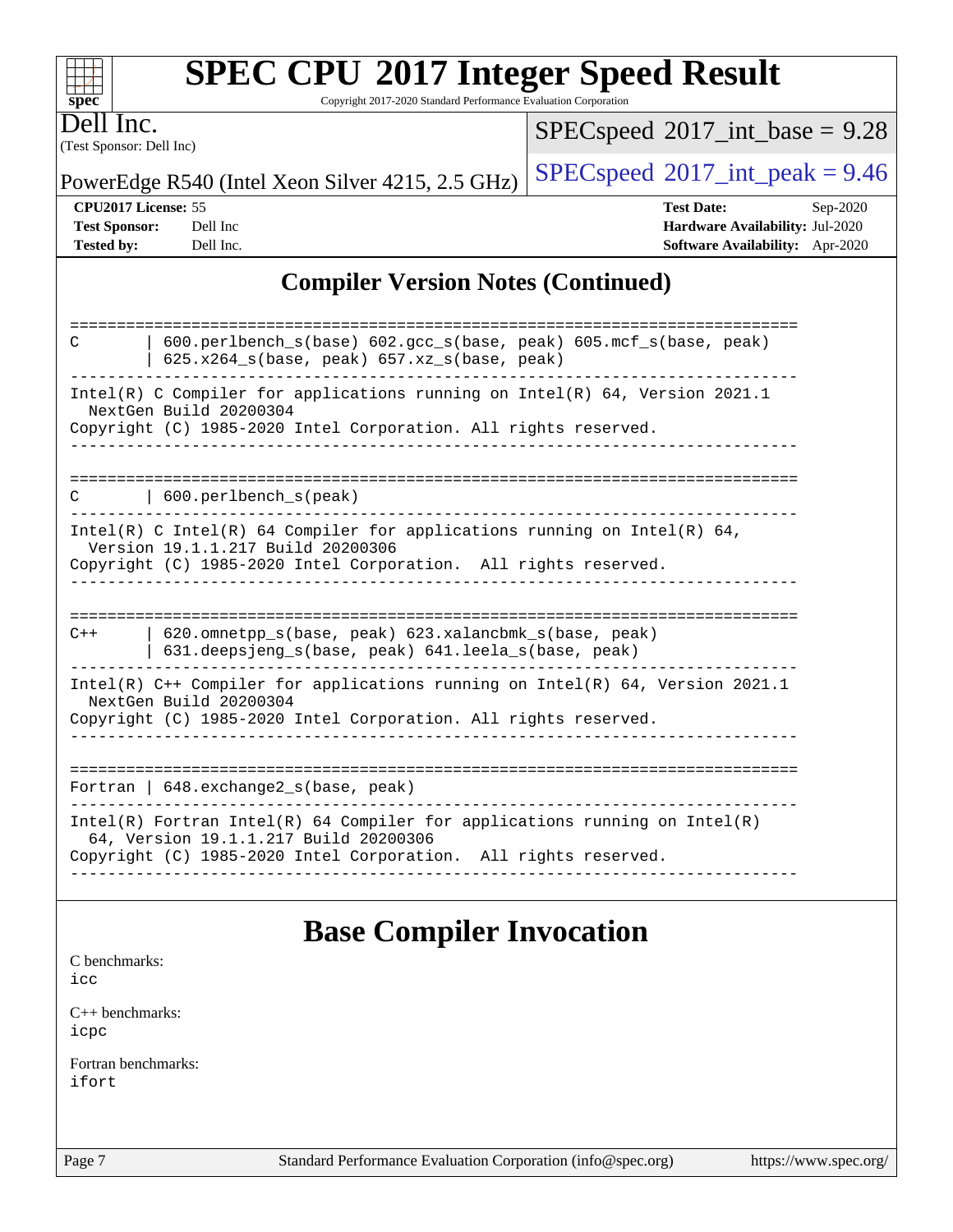#### $\pm\pm\tau$ **[spec](http://www.spec.org/)**

# **[SPEC CPU](http://www.spec.org/auto/cpu2017/Docs/result-fields.html#SPECCPU2017IntegerSpeedResult)[2017 Integer Speed Result](http://www.spec.org/auto/cpu2017/Docs/result-fields.html#SPECCPU2017IntegerSpeedResult)**

Copyright 2017-2020 Standard Performance Evaluation Corporation

(Test Sponsor: Dell Inc) Dell Inc.

 $SPECspeed^{\circ}2017\_int\_base = 9.28$  $SPECspeed^{\circ}2017\_int\_base = 9.28$ 

PowerEdge R540 (Intel Xeon Silver 4215, 2.5 GHz)  $\left|$  [SPECspeed](http://www.spec.org/auto/cpu2017/Docs/result-fields.html#SPECspeed2017intpeak)<sup>®</sup>[2017\\_int\\_peak = 9](http://www.spec.org/auto/cpu2017/Docs/result-fields.html#SPECspeed2017intpeak).46

**[CPU2017 License:](http://www.spec.org/auto/cpu2017/Docs/result-fields.html#CPU2017License)** 55 **[Test Date:](http://www.spec.org/auto/cpu2017/Docs/result-fields.html#TestDate)** Sep-2020 **[Test Sponsor:](http://www.spec.org/auto/cpu2017/Docs/result-fields.html#TestSponsor)** Dell Inc **[Hardware Availability:](http://www.spec.org/auto/cpu2017/Docs/result-fields.html#HardwareAvailability)** Jul-2020 **[Tested by:](http://www.spec.org/auto/cpu2017/Docs/result-fields.html#Testedby)** Dell Inc. **[Software Availability:](http://www.spec.org/auto/cpu2017/Docs/result-fields.html#SoftwareAvailability)** Apr-2020

### **[Base Portability Flags](http://www.spec.org/auto/cpu2017/Docs/result-fields.html#BasePortabilityFlags)**

 600.perlbench\_s: [-DSPEC\\_LP64](http://www.spec.org/cpu2017/results/res2020q4/cpu2017-20200928-24060.flags.html#b600.perlbench_s_basePORTABILITY_DSPEC_LP64) [-DSPEC\\_LINUX\\_X64](http://www.spec.org/cpu2017/results/res2020q4/cpu2017-20200928-24060.flags.html#b600.perlbench_s_baseCPORTABILITY_DSPEC_LINUX_X64) 602.gcc\_s: [-DSPEC\\_LP64](http://www.spec.org/cpu2017/results/res2020q4/cpu2017-20200928-24060.flags.html#suite_basePORTABILITY602_gcc_s_DSPEC_LP64) 605.mcf\_s: [-DSPEC\\_LP64](http://www.spec.org/cpu2017/results/res2020q4/cpu2017-20200928-24060.flags.html#suite_basePORTABILITY605_mcf_s_DSPEC_LP64) 620.omnetpp\_s: [-DSPEC\\_LP64](http://www.spec.org/cpu2017/results/res2020q4/cpu2017-20200928-24060.flags.html#suite_basePORTABILITY620_omnetpp_s_DSPEC_LP64) 623.xalancbmk\_s: [-DSPEC\\_LP64](http://www.spec.org/cpu2017/results/res2020q4/cpu2017-20200928-24060.flags.html#suite_basePORTABILITY623_xalancbmk_s_DSPEC_LP64) [-DSPEC\\_LINUX](http://www.spec.org/cpu2017/results/res2020q4/cpu2017-20200928-24060.flags.html#b623.xalancbmk_s_baseCXXPORTABILITY_DSPEC_LINUX) 625.x264\_s: [-DSPEC\\_LP64](http://www.spec.org/cpu2017/results/res2020q4/cpu2017-20200928-24060.flags.html#suite_basePORTABILITY625_x264_s_DSPEC_LP64) 631.deepsjeng\_s: [-DSPEC\\_LP64](http://www.spec.org/cpu2017/results/res2020q4/cpu2017-20200928-24060.flags.html#suite_basePORTABILITY631_deepsjeng_s_DSPEC_LP64) 641.leela\_s: [-DSPEC\\_LP64](http://www.spec.org/cpu2017/results/res2020q4/cpu2017-20200928-24060.flags.html#suite_basePORTABILITY641_leela_s_DSPEC_LP64) 648.exchange2\_s: [-DSPEC\\_LP64](http://www.spec.org/cpu2017/results/res2020q4/cpu2017-20200928-24060.flags.html#suite_basePORTABILITY648_exchange2_s_DSPEC_LP64) 657.xz\_s: [-DSPEC\\_LP64](http://www.spec.org/cpu2017/results/res2020q4/cpu2017-20200928-24060.flags.html#suite_basePORTABILITY657_xz_s_DSPEC_LP64)

### **[Base Optimization Flags](http://www.spec.org/auto/cpu2017/Docs/result-fields.html#BaseOptimizationFlags)**

#### [C benchmarks](http://www.spec.org/auto/cpu2017/Docs/result-fields.html#Cbenchmarks):

```
-m64 -qnextgen -std=c11
-Wl,-plugin-opt=-x86-branches-within-32B-boundaries -Wl,-z,muldefs
-xCORE-AVX512 -O3 -ffast-math -flto -mfpmath=sse -funroll-loops
-fuse-ld=gold -qopt-mem-layout-trans=4 -fopenmp -DSPEC_OPENMP
-L/usr/local/jemalloc64-5.0.1/lib -ljemalloc
```
#### [C++ benchmarks:](http://www.spec.org/auto/cpu2017/Docs/result-fields.html#CXXbenchmarks)

```
-m64 -qnextgen -Wl,-plugin-opt=-x86-branches-within-32B-boundaries
-Wl,-z,muldefs -xCORE-AVX512 -O3 -ffast-math -flto -mfpmath=sse
-funroll-loops -fuse-ld=gold -qopt-mem-layout-trans=4
-L/usr/local/IntelCompiler19/compilers_and_libraries_2020.1.217/linux/compiler/lib/intel64_lin
-lqkmalloc
```
#### [Fortran benchmarks:](http://www.spec.org/auto/cpu2017/Docs/result-fields.html#Fortranbenchmarks)

```
-m64 -Wl,-plugin-opt=-x86-branches-within-32B-boundaries -xCORE-AVX512
-O3 -ipo -no-prec-div -qopt-mem-layout-trans=4
-nostandard-realloc-lhs -align array32byte
-mbranches-within-32B-boundaries
```
### **[Peak Compiler Invocation](http://www.spec.org/auto/cpu2017/Docs/result-fields.html#PeakCompilerInvocation)**

[C benchmarks](http://www.spec.org/auto/cpu2017/Docs/result-fields.html#Cbenchmarks): [icc](http://www.spec.org/cpu2017/results/res2020q4/cpu2017-20200928-24060.flags.html#user_CCpeak_intel_icc_66fc1ee009f7361af1fbd72ca7dcefbb700085f36577c54f309893dd4ec40d12360134090235512931783d35fd58c0460139e722d5067c5574d8eaf2b3e37e92)

[C++ benchmarks:](http://www.spec.org/auto/cpu2017/Docs/result-fields.html#CXXbenchmarks) [icpc](http://www.spec.org/cpu2017/results/res2020q4/cpu2017-20200928-24060.flags.html#user_CXXpeak_intel_icpc_c510b6838c7f56d33e37e94d029a35b4a7bccf4766a728ee175e80a419847e808290a9b78be685c44ab727ea267ec2f070ec5dc83b407c0218cded6866a35d07)

**(Continued on next page)**

Page 8 Standard Performance Evaluation Corporation [\(info@spec.org\)](mailto:info@spec.org) <https://www.spec.org/>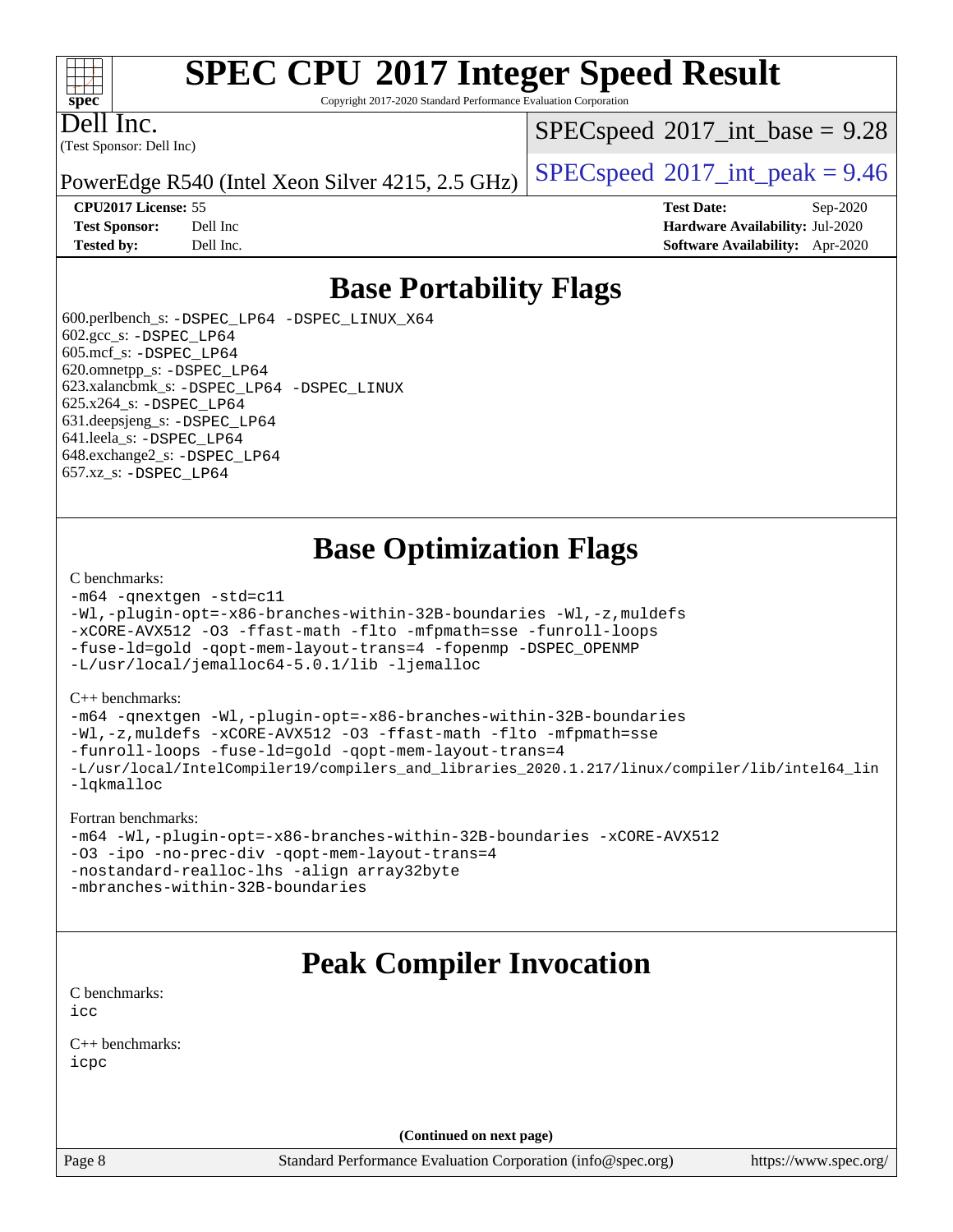Copyright 2017-2020 Standard Performance Evaluation Corporation

Dell Inc.

**[spec](http://www.spec.org/)**

 $+\ +$ 

(Test Sponsor: Dell Inc)

 $SPECspeed^{\circ}2017\_int\_base = 9.28$  $SPECspeed^{\circ}2017\_int\_base = 9.28$ 

PowerEdge R540 (Intel Xeon Silver 4215, 2.5 GHz)  $\left|$  [SPECspeed](http://www.spec.org/auto/cpu2017/Docs/result-fields.html#SPECspeed2017intpeak)<sup>®</sup>[2017\\_int\\_peak = 9](http://www.spec.org/auto/cpu2017/Docs/result-fields.html#SPECspeed2017intpeak).46

**[CPU2017 License:](http://www.spec.org/auto/cpu2017/Docs/result-fields.html#CPU2017License)** 55 **[Test Date:](http://www.spec.org/auto/cpu2017/Docs/result-fields.html#TestDate)** Sep-2020 **[Test Sponsor:](http://www.spec.org/auto/cpu2017/Docs/result-fields.html#TestSponsor)** Dell Inc **[Hardware Availability:](http://www.spec.org/auto/cpu2017/Docs/result-fields.html#HardwareAvailability)** Jul-2020 **[Tested by:](http://www.spec.org/auto/cpu2017/Docs/result-fields.html#Testedby)** Dell Inc. **[Software Availability:](http://www.spec.org/auto/cpu2017/Docs/result-fields.html#SoftwareAvailability)** Apr-2020

## **[Peak Compiler Invocation \(Continued\)](http://www.spec.org/auto/cpu2017/Docs/result-fields.html#PeakCompilerInvocation)**

[Fortran benchmarks](http://www.spec.org/auto/cpu2017/Docs/result-fields.html#Fortranbenchmarks):

[ifort](http://www.spec.org/cpu2017/results/res2020q4/cpu2017-20200928-24060.flags.html#user_FCpeak_intel_ifort_8111460550e3ca792625aed983ce982f94888b8b503583aa7ba2b8303487b4d8a21a13e7191a45c5fd58ff318f48f9492884d4413fa793fd88dd292cad7027ca)

### **[Peak Portability Flags](http://www.spec.org/auto/cpu2017/Docs/result-fields.html#PeakPortabilityFlags)**

 600.perlbench\_s: [-DSPEC\\_LP64](http://www.spec.org/cpu2017/results/res2020q4/cpu2017-20200928-24060.flags.html#b600.perlbench_s_peakPORTABILITY_DSPEC_LP64) [-DSPEC\\_LINUX\\_X64](http://www.spec.org/cpu2017/results/res2020q4/cpu2017-20200928-24060.flags.html#b600.perlbench_s_peakCPORTABILITY_DSPEC_LINUX_X64) 602.gcc\_s: [-DSPEC\\_LP64](http://www.spec.org/cpu2017/results/res2020q4/cpu2017-20200928-24060.flags.html#suite_peakCCLD602_gcc_s_DSPEC_LP64)(\*) [-DSPEC\\_LP64](http://www.spec.org/cpu2017/results/res2020q4/cpu2017-20200928-24060.flags.html#suite_peakPORTABILITY602_gcc_s_DSPEC_LP64) 605.mcf\_s: [-DSPEC\\_LP64](http://www.spec.org/cpu2017/results/res2020q4/cpu2017-20200928-24060.flags.html#suite_peakPORTABILITY605_mcf_s_DSPEC_LP64) 620.omnetpp\_s: [-DSPEC\\_LP64](http://www.spec.org/cpu2017/results/res2020q4/cpu2017-20200928-24060.flags.html#suite_peakPORTABILITY620_omnetpp_s_DSPEC_LP64) 623.xalancbmk\_s: [-DSPEC\\_LP64](http://www.spec.org/cpu2017/results/res2020q4/cpu2017-20200928-24060.flags.html#suite_peakPORTABILITY623_xalancbmk_s_DSPEC_LP64) [-DSPEC\\_LINUX](http://www.spec.org/cpu2017/results/res2020q4/cpu2017-20200928-24060.flags.html#b623.xalancbmk_s_peakCXXPORTABILITY_DSPEC_LINUX) 625.x264\_s: [-DSPEC\\_LP64](http://www.spec.org/cpu2017/results/res2020q4/cpu2017-20200928-24060.flags.html#suite_peakPORTABILITY625_x264_s_DSPEC_LP64) 631.deepsjeng\_s: [-DSPEC\\_LP64](http://www.spec.org/cpu2017/results/res2020q4/cpu2017-20200928-24060.flags.html#suite_peakPORTABILITY631_deepsjeng_s_DSPEC_LP64) 641.leela\_s: [-DSPEC\\_LP64](http://www.spec.org/cpu2017/results/res2020q4/cpu2017-20200928-24060.flags.html#suite_peakPORTABILITY641_leela_s_DSPEC_LP64) 648.exchange2\_s: [-DSPEC\\_LP64](http://www.spec.org/cpu2017/results/res2020q4/cpu2017-20200928-24060.flags.html#suite_peakPORTABILITY648_exchange2_s_DSPEC_LP64) 657.xz\_s: [-DSPEC\\_LP64](http://www.spec.org/cpu2017/results/res2020q4/cpu2017-20200928-24060.flags.html#suite_peakPORTABILITY657_xz_s_DSPEC_LP64)

(\*) Indicates a portability flag that was found in a non-portability variable.

## **[Peak Optimization Flags](http://www.spec.org/auto/cpu2017/Docs/result-fields.html#PeakOptimizationFlags)**

[C benchmarks](http://www.spec.org/auto/cpu2017/Docs/result-fields.html#Cbenchmarks):

```
 600.perlbench_s: -Wl,-z,muldefs -prof-gen(pass 1) -prof-use(pass 2)
-xCORE-AVX512 -ipo -O3 -no-prec-div
-qopt-mem-layout-trans=4 -fno-strict-overflow
-mbranches-within-32B-boundaries
-L/usr/local/jemalloc64-5.0.1/lib -ljemalloc
```
 602.gcc\_s: [-m64](http://www.spec.org/cpu2017/results/res2020q4/cpu2017-20200928-24060.flags.html#user_peakCCLD602_gcc_s_m64-icc) [-qnextgen](http://www.spec.org/cpu2017/results/res2020q4/cpu2017-20200928-24060.flags.html#user_peakCCLD602_gcc_s_f-qnextgen) [-std=c11](http://www.spec.org/cpu2017/results/res2020q4/cpu2017-20200928-24060.flags.html#user_peakCCLD602_gcc_s_std-icc-std_0e1c27790398a4642dfca32ffe6c27b5796f9c2d2676156f2e42c9c44eaad0c049b1cdb667a270c34d979996257aeb8fc440bfb01818dbc9357bd9d174cb8524) [-fuse-ld=gold](http://www.spec.org/cpu2017/results/res2020q4/cpu2017-20200928-24060.flags.html#user_peakCCLD602_gcc_s_f-fuse-ld_920b3586e2b8c6e0748b9c84fa9b744736ba725a32cab14ad8f3d4ad28eecb2f59d1144823d2e17006539a88734fe1fc08fc3035f7676166309105a78aaabc32) [-Wl,-plugin-opt=-x86-branches-within-32B-boundaries](http://www.spec.org/cpu2017/results/res2020q4/cpu2017-20200928-24060.flags.html#user_peakLDFLAGS602_gcc_s_f-x86-branches-within-32B-boundaries_0098b4e4317ae60947b7b728078a624952a08ac37a3c797dfb4ffeb399e0c61a9dd0f2f44ce917e9361fb9076ccb15e7824594512dd315205382d84209e912f3) [-Wl,-z,muldefs](http://www.spec.org/cpu2017/results/res2020q4/cpu2017-20200928-24060.flags.html#user_peakEXTRA_LDFLAGS602_gcc_s_link_force_multiple1_b4cbdb97b34bdee9ceefcfe54f4c8ea74255f0b02a4b23e853cdb0e18eb4525ac79b5a88067c842dd0ee6996c24547a27a4b99331201badda8798ef8a743f577) [-fprofile-generate](http://www.spec.org/cpu2017/results/res2020q4/cpu2017-20200928-24060.flags.html#user_peakPASS1_CFLAGSPASS1_LDFLAGS602_gcc_s_fprofile-generate)(pass 1) [-fprofile-use=default.profdata](http://www.spec.org/cpu2017/results/res2020q4/cpu2017-20200928-24060.flags.html#user_peakPASS2_CFLAGSPASS2_LDFLAGS602_gcc_s_fprofile-use_56aeee182b92ec249f9670f17c9b8e7d83fe2d25538e35a2cf64c434b579a2235a8b8fc66ef5678d24461366bbab9d486c870d8a72905233fc08e43eefe3cd80)(pass 2) [-xCORE-AVX512](http://www.spec.org/cpu2017/results/res2020q4/cpu2017-20200928-24060.flags.html#user_peakCOPTIMIZEPASS1_CFLAGSPASS1_LDFLAGS602_gcc_s_f-xCORE-AVX512) [-flto](http://www.spec.org/cpu2017/results/res2020q4/cpu2017-20200928-24060.flags.html#user_peakCOPTIMIZEPASS1_CFLAGSPASS1_LDFLAGS602_gcc_s_f-flto) [-Ofast](http://www.spec.org/cpu2017/results/res2020q4/cpu2017-20200928-24060.flags.html#user_peakPASS1_CFLAGSPASS1_LDFLAGS602_gcc_s_f-Ofast)(pass 1) [-O3](http://www.spec.org/cpu2017/results/res2020q4/cpu2017-20200928-24060.flags.html#user_peakCOPTIMIZE602_gcc_s_f-O3) [-ffast-math](http://www.spec.org/cpu2017/results/res2020q4/cpu2017-20200928-24060.flags.html#user_peakCOPTIMIZE602_gcc_s_f-ffast-math) [-qopt-mem-layout-trans=4](http://www.spec.org/cpu2017/results/res2020q4/cpu2017-20200928-24060.flags.html#user_peakCOPTIMIZE602_gcc_s_f-qopt-mem-layout-trans_fa39e755916c150a61361b7846f310bcdf6f04e385ef281cadf3647acec3f0ae266d1a1d22d972a7087a248fd4e6ca390a3634700869573d231a252c784941a8) [-L/usr/local/jemalloc64-5.0.1/lib](http://www.spec.org/cpu2017/results/res2020q4/cpu2017-20200928-24060.flags.html#user_peakEXTRA_LIBS602_gcc_s_jemalloc_link_path64_1_cc289568b1a6c0fd3b62c91b824c27fcb5af5e8098e6ad028160d21144ef1b8aef3170d2acf0bee98a8da324cfe4f67d0a3d0c4cc4673d993d694dc2a0df248b) [-ljemalloc](http://www.spec.org/cpu2017/results/res2020q4/cpu2017-20200928-24060.flags.html#user_peakEXTRA_LIBS602_gcc_s_jemalloc_link_lib_d1249b907c500fa1c0672f44f562e3d0f79738ae9e3c4a9c376d49f265a04b9c99b167ecedbf6711b3085be911c67ff61f150a17b3472be731631ba4d0471706)

 $605.\text{mcf}\text{ s}:$  basepeak = yes

```
 625.x264_s: -m64 -qnextgen -std=c11
-Wl,-plugin-opt=-x86-branches-within-32B-boundaries
-Wl,-z,muldefs -xCORE-AVX512 -flto -O3 -ffast-math
-fuse-ld=gold -qopt-mem-layout-trans=4 -fno-alias
-L/usr/local/jemalloc64-5.0.1/lib -ljemalloc
```
**(Continued on next page)**